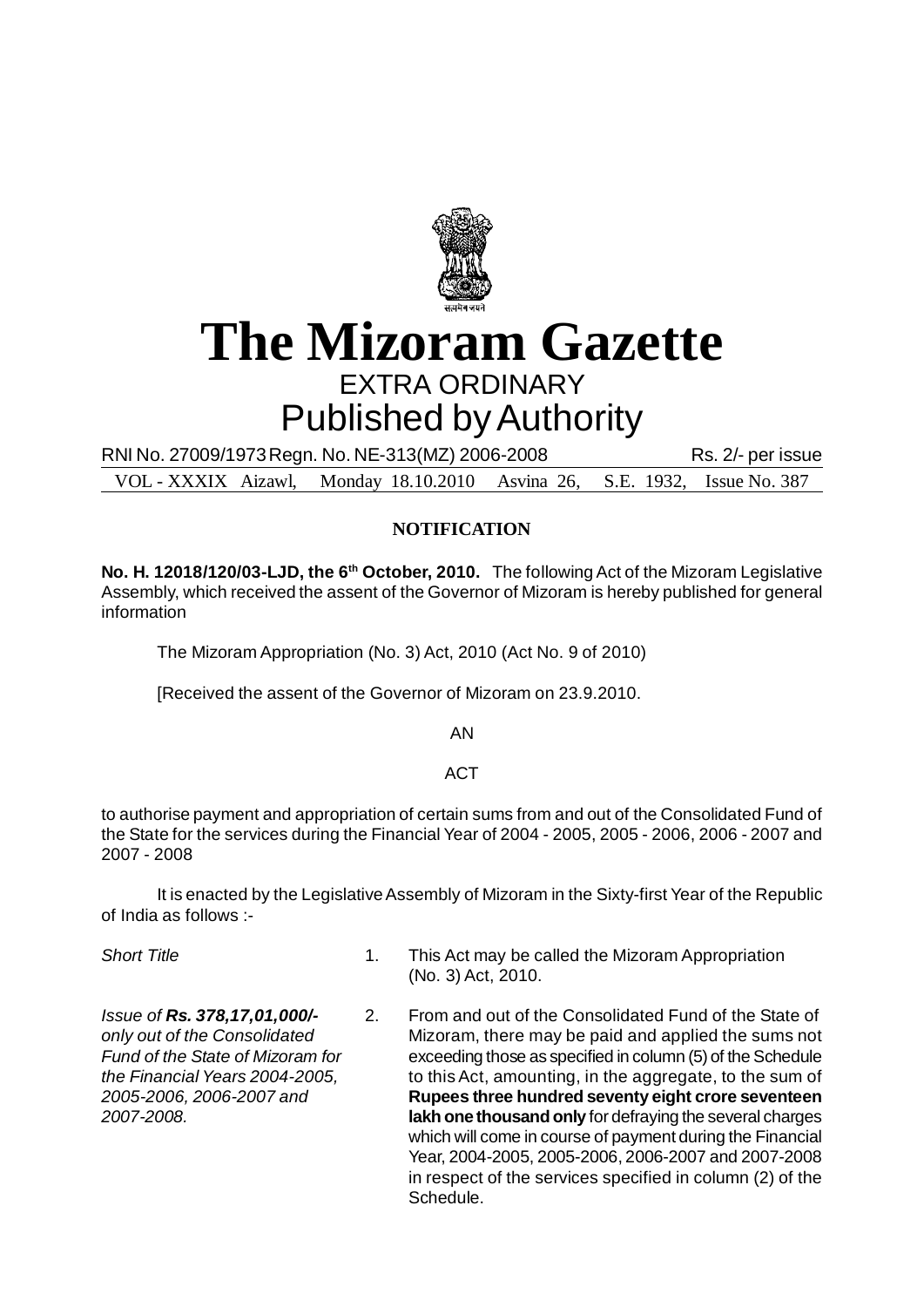$Ex-387/2010$  - 2 -

*Appropriation* 3. The sums authorised to be paid and applied from and out of the Consolidated Fund of the State of Mizoram by this Act shall be appropriated for the services and purposes expressed in the Schedule in relation to the said period.

#### **2004-2005**

#### *THE SCHEDULE (See Sections 2 and 3)*

*(Rs. in lakh)*

| Demand         | <b>SERVICES AND PURPOSES</b>   | <b>SUMS NOT EXCEEDING</b> |                             |          |
|----------------|--------------------------------|---------------------------|-----------------------------|----------|
| No.            |                                |                           | Voted by the Charged on the | Total    |
|                |                                | Legislative               | Consolidated                |          |
|                |                                | Assembly                  | Fund                        |          |
|                | $\overline{2}$                 | 3                         | 4                           | 5        |
|                | <b>REVENUE</b>                 |                           |                             |          |
|                | Legislative Assembly           |                           | 0.29                        | 0.29     |
| $\overline{2}$ | Governor                       | 0.04                      |                             | 0.04     |
| 4              | Law & Judicial                 |                           | 0.08                        | 0.08     |
| 38             | <b>Rural Development</b>       | 72.41                     |                             | 72.41    |
| 39             | <b>Power &amp; Electricity</b> | 1196.57                   |                             | 1196.57  |
|                | <b>Total of Revenue</b>        | 1269.02                   | 0.37                        | 1269.39  |
|                | <b>CAPITAL</b>                 |                           |                             |          |
|                | <b>Public Debt</b>             |                           | 29628.89                    | 29628.89 |
|                | <b>Total of Capital</b>        |                           | 29628.89                    | 29628.89 |
|                | <b>GRAND TOTAL</b>             | 1269.02                   | 29629.26                    | 30898.28 |

**2005-2006**

#### *THE SCHEDULE (See Sections 2 and 3)*

*(Rs. in lakh)*

| Demand            | <b>SERVICES AND PURPOSES</b> | <b>SUMS NOT EXCEEDING</b> |                             |         |
|-------------------|------------------------------|---------------------------|-----------------------------|---------|
| No.               |                              |                           | Voted by the Charged on the | Total   |
|                   |                              | Legislative               | Consolidated                |         |
|                   |                              | Assembly                  | Fund                        |         |
|                   | $\overline{2}$               | 3                         | 4                           | 5       |
|                   | <b>REVENUE</b>               |                           |                             |         |
| 4                 | Law & Judicial               | 13.52                     |                             | 13.52   |
| $12 \overline{ }$ | <b>Parliamentary Affairs</b> | 1.13                      |                             | 1.13    |
| 16                | Home                         | 39.17                     |                             | 39.17   |
| 33                | Soil & Water Conservation    | 1.07                      |                             | 1.07    |
|                   | <b>Total of Revenue</b>      | 54.89                     |                             | 54.89   |
|                   | <b>CAPITAL</b>               |                           |                             |         |
|                   | <b>Public Debt</b>           |                           | 2925.31                     | 2925.31 |
|                   | <b>Total of Capital</b>      |                           | 2925.31                     | 2925.31 |
|                   | <b>GRAND TOTAL</b>           | 54.89                     | 2925.31                     | 2980.20 |